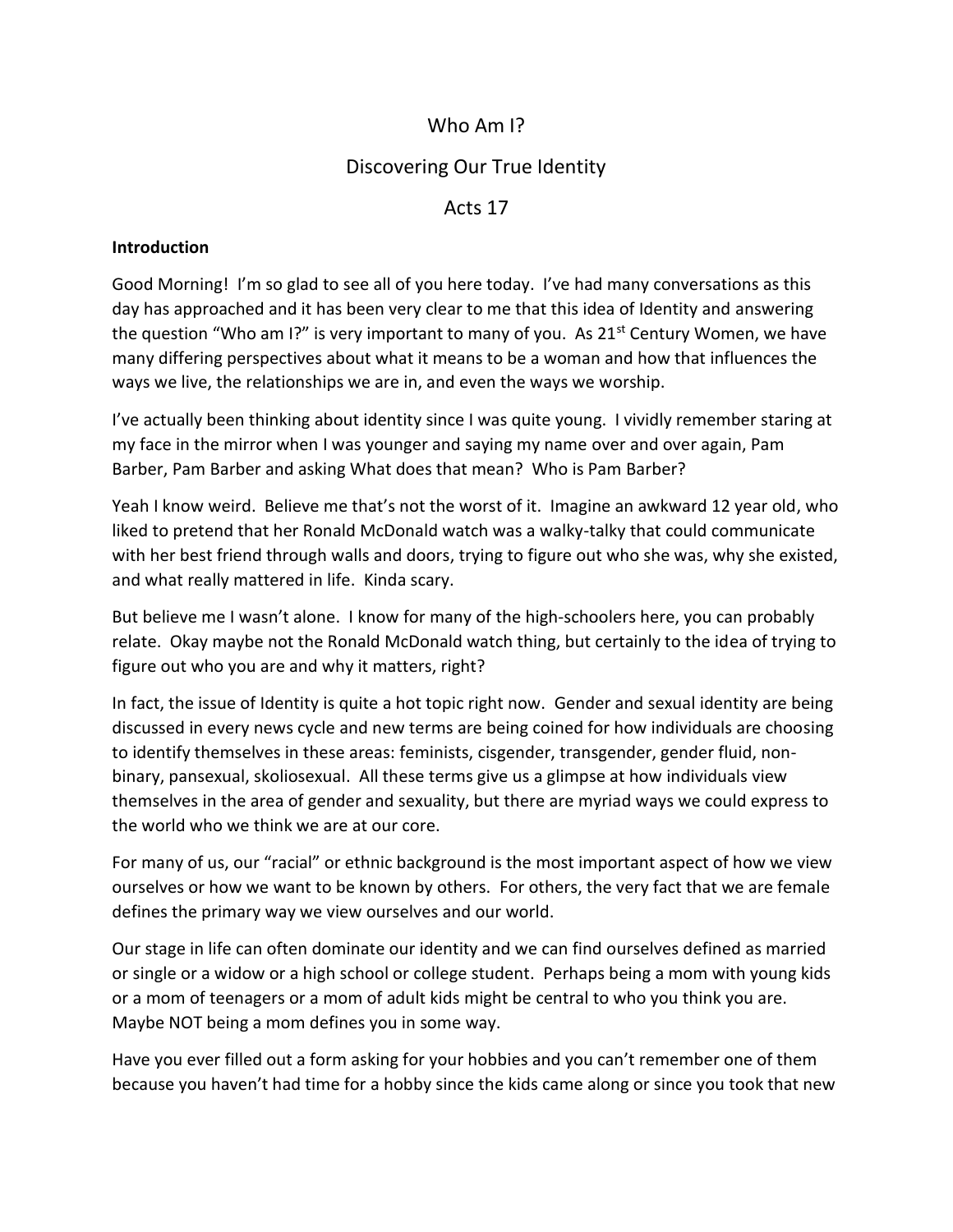job or since you began caring for your aging parents or since you lost your spouse? If so, there's a good chance you are finding part of your identity in that particular stage of life you are in.

Maybe your career defines you the most and you want to be seen and known as a successful woman in whatever field you are in. Sometimes our personality traits can be what we look to for our identity: the nice girl everyone wants to be friends with, the smartest woman in the room, the competitive woman who always wants to win, or the funny one who always has something to make you laugh.

Some of us find are identity in our psychiatric diagnosis or personal difficulties: I am one who struggles with depression, anxiety, bi-polar disorder. I am a cancer survivor or I am a divorced woman. I'm a parent of an autistic child or a child with ADHD.

Others of us find our sense of worth or personhood in the causes we support and the ideals we fight for.

# **Defining Identity**

I could go on and on, because we can seek to find our identity in just about anything. So does that mean that Identity can be shaped and changed and chosen? Is our identity rooted in something permanent or is it pliable and moldable, changeable as our life experiences change?

The question "Who am I?" has been around since the beginning of time. Greek philosophers have addressed it. Modern psychologists have written volumes about Identity Formation. Even Instagram and our social media presence can be used to answer the question of "Who am I?" as we seek to curate a particular perspective of ourselves that we want others to see.

Many psychologists agree that identity can be defined as "the qualities, beliefs, personality, looks, expressions that make up a person."

James Weinrich, a prominent American psychologist specializing in sexuality, says, "A person's identity is the totality of one's self-construal in which how one construes oneself in the present expresses the continuity between how one construes oneself as one in the past and how one construes oneself as one aspires to be in the future."

Erik Erikson, perhaps the earliest psychologist to study identity, separates identity into three parts: the ego identity, the personal identity and the social identity. The ego identity includes that continuity of self Weinrich mentions. Who I am today is shaped by who I was before today and who I will become. Our values given to us by our family of origin and the subculture we grew up in shape this part of our identity.

The personal identity is simply all the particular nuances and idiosyncrasies that separate you from another person. I'm Pam Larison: I like chicken salad and Billy Joel, I'm loud and obnoxious at parties, I can stick my entire fist in my mouth, and I will pick cat hair off my carpet with my fingers for 10 minutes because I sweat too much when I use the vacuum cleaner. That is my personal identity.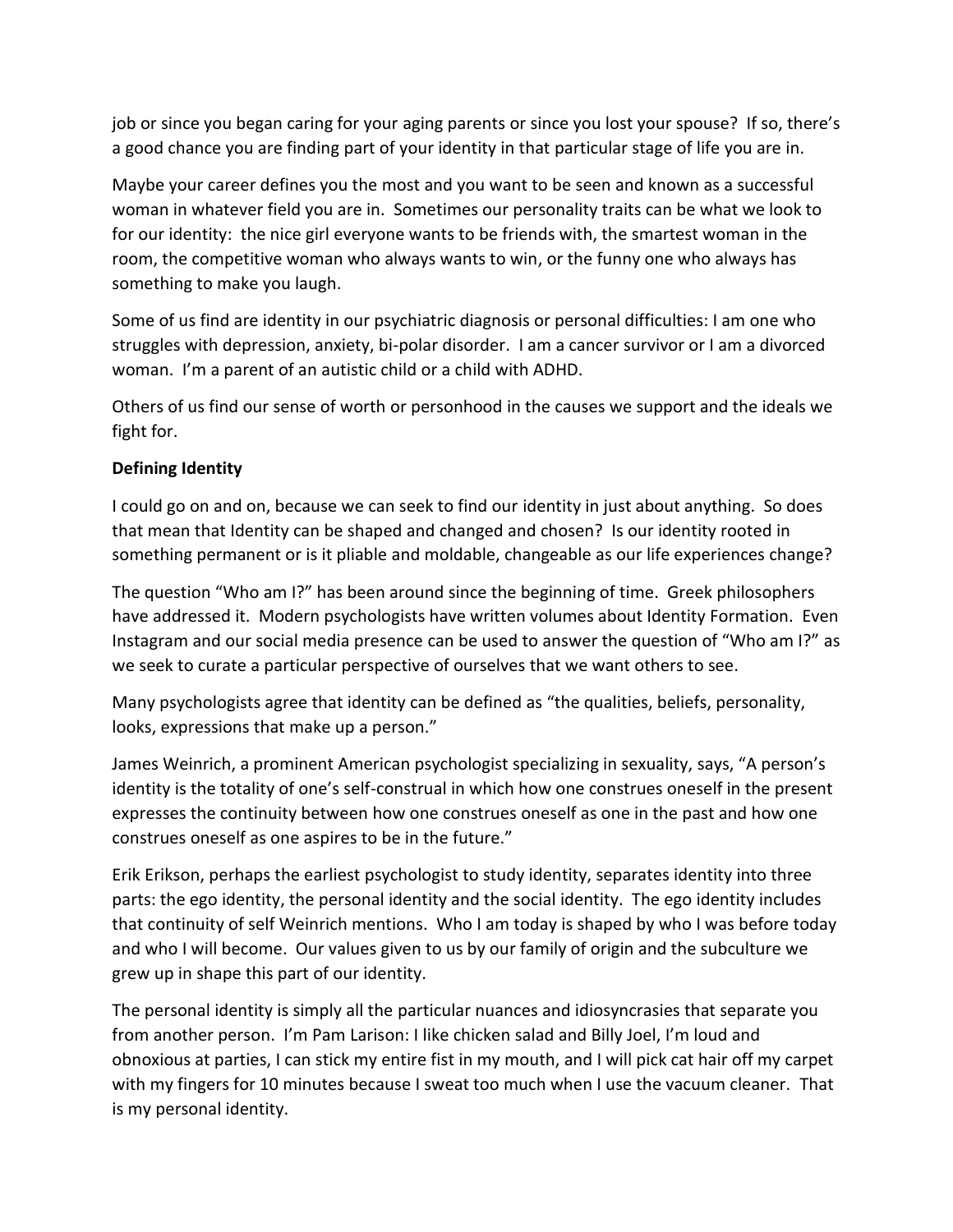The social identity Erikson describes is the sum or culmination of all the social roles that a person might play: teacher, mother, daughter, aunt, police officer, wife, congresswoman, youth group leader, student, garden club president, hospitality coordinator for the Women's Seminar, athlete, dancer, actress, barista, church choir member.

So according to these perspectives, we are the sum of all the things we do and have done and want to do in the future. That's why Erikson and others encourage exploration to find out who one really is. We are to seek to understand all our personal potential and then, by trial and error and being exposed to various experiences, we are to choose our purpose in life and find opportunities to live that out fully.

In essence, individuals must figure out who they are by looking at themselves and their experiences and formulating a life's purpose from that information. As if we are each just blank slates ready to be filled up. What a daunting task!

With so many ideas and perspectives and desires and talents and roles each person has, how is anyone supposed to figure out just who they are supposed to be? And how do you know if you got it right? What if we miss out on what would truly ignite our passions and satisfy our inner longings?

If we are responsible to discover, develop and grow our identity, what a tremendous weight we bear. It's like a mystery that needs to be discovered but we don't really know how so we try experience after experience to find meaning and purpose in our lives and just hope we hit on something good. It's a crapshoot.

What if I'm physically or mentally unable to investigate the wide array of experiences that are out there. Am I limited in my ability to define my identity? Would identity just be a reflection of socioeconomic status because those who are wealthy and among the socially elite have more opportunities to discover their true selves? That doesn't seem quite right does it?

No it doesn't. In fact, if we are honest, there is something inside us that tells us that we are so much more than any of these defining characteristics can express.

Just look at the laundry list of things that we choose to identify by. Do any of these areas of life, ways of identifying ourselves, actually incorporate, include and describe all that we truly are? Aren't we much more complex and beautiful than simply our stage of life or our current job choice or a few of our personality traits?

# **The Biblical Perspective**

The Bible would say "Yes"! We are so much more than a collection of ideas, social roles or sexual longings. In fact, God's Word gives us a unique and powerful perspective about our identity and our purpose in life that counters both Modern and Traditional perspectives on identity.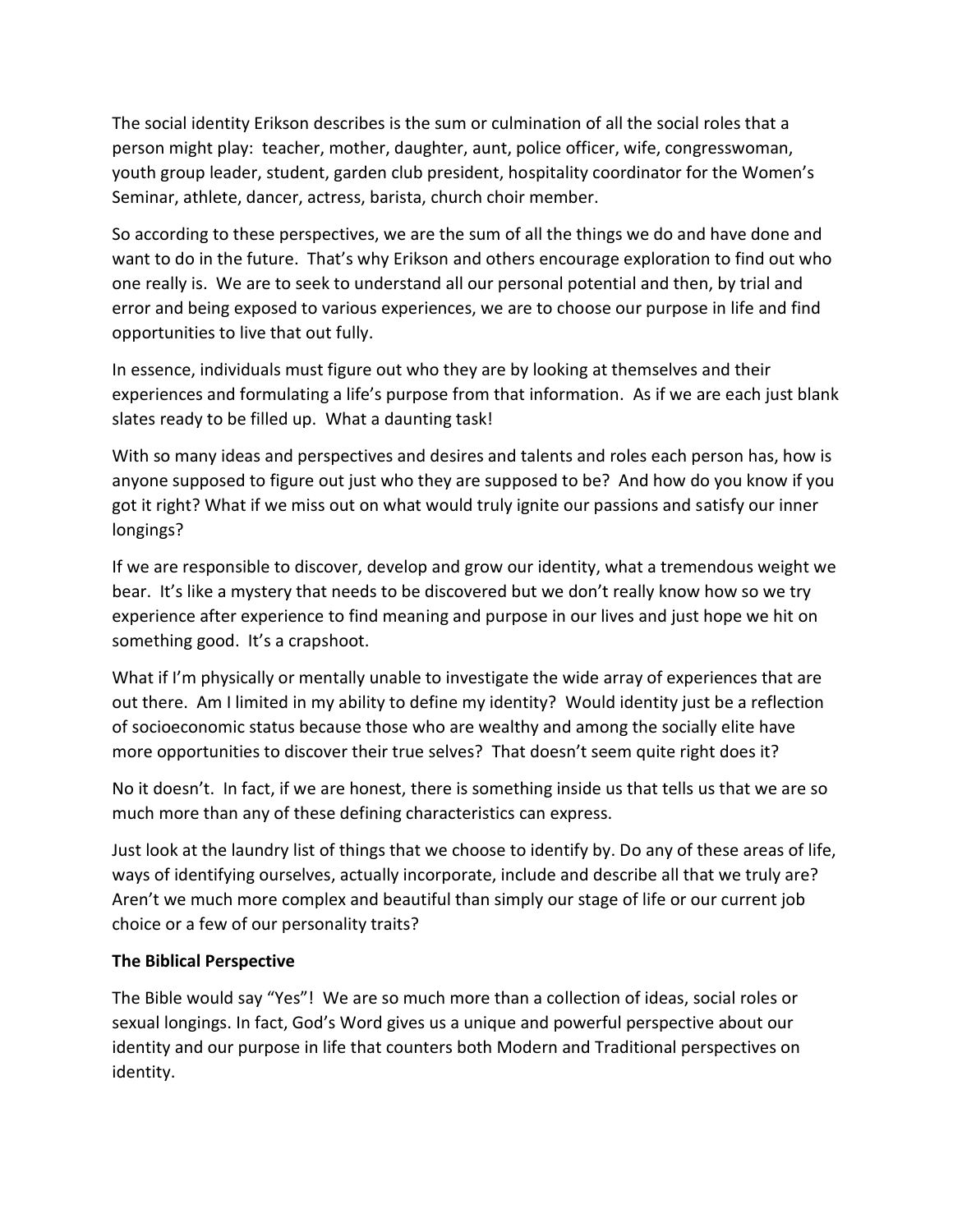Tim Keller has a helpful series on Identity that lays out these two differing models for how Identity is formed and then compares and contrasts those paradigms with a Gospel Identity that is rooted in the Scriptures and in the Person of Jesus Christ.

He starts with a simple and accessible definition of identity by saying that "identity is a sense of self and a sense of worth that is rooted in whatever we trust most deeply and fundamentally and from which we find our value."

We don't have time to dig deeply into the Modern and Traditional models of Identity, but suffice it to say that the Traditional model focuses on duties and obligations that individuals must perform while the Modern paradigm looks inward and determines one's identity based on how one feels or what one decides is personally best.

Traditionalists find their significance and worth outside themselves and look to society to validate who they are. They seek to please others and serve others in society. Identity is found in sacrificing one's desires for the benefit of the community. Moderns on the other hand will seek to find their value internally by evaluating their own personal feelings and desires and then requiring society to embrace and accept those desires.

Both paradigms are rooted in the idea that Identity is something you can create, determine, achieve. Whether through hard work and sacrifice in serving the community and living up to the society's perspective of right and wrong, or through self-investigation and personal experience requiring the approval of others, both perspectives require the individual to achieve their self-worth on their own. The individual herself is the source of her identity and she is responsible for finding purpose in life.

Over against these models we have God's view of identity as expressed in the Bible. This perspective is unique in that a Gospel identity is not "achieved, but received," as Keller would put it. Our identity is not found by looking inside ourselves nor by looking to our society and culture to define who we are. The Bible says that God is the giver of human identity and He has determined how we are to view ourselves.

Christianity asserts that we are not here by chance. We are not responsible to figure out our life's purpose by looking into ourselves. We find out WHO we are when we realize WHOSE we are.

Psychology can't speak authoritatively in my life. Society can't tell me who I am. Even Christian tradition can't define me. None of these were there when I was created. Only The Lord can define who I am and why I exist, because he is the one who designed me.

# **God's Overarching Authority**

The apostle Paul expresses God's Overarching Authority clearly and helpfully in Acts 17 as he is addressing a group of philosophers and thinkers in the city of Athens. Let's look at this passage together and see what it tells us about who we are and what we've been created for.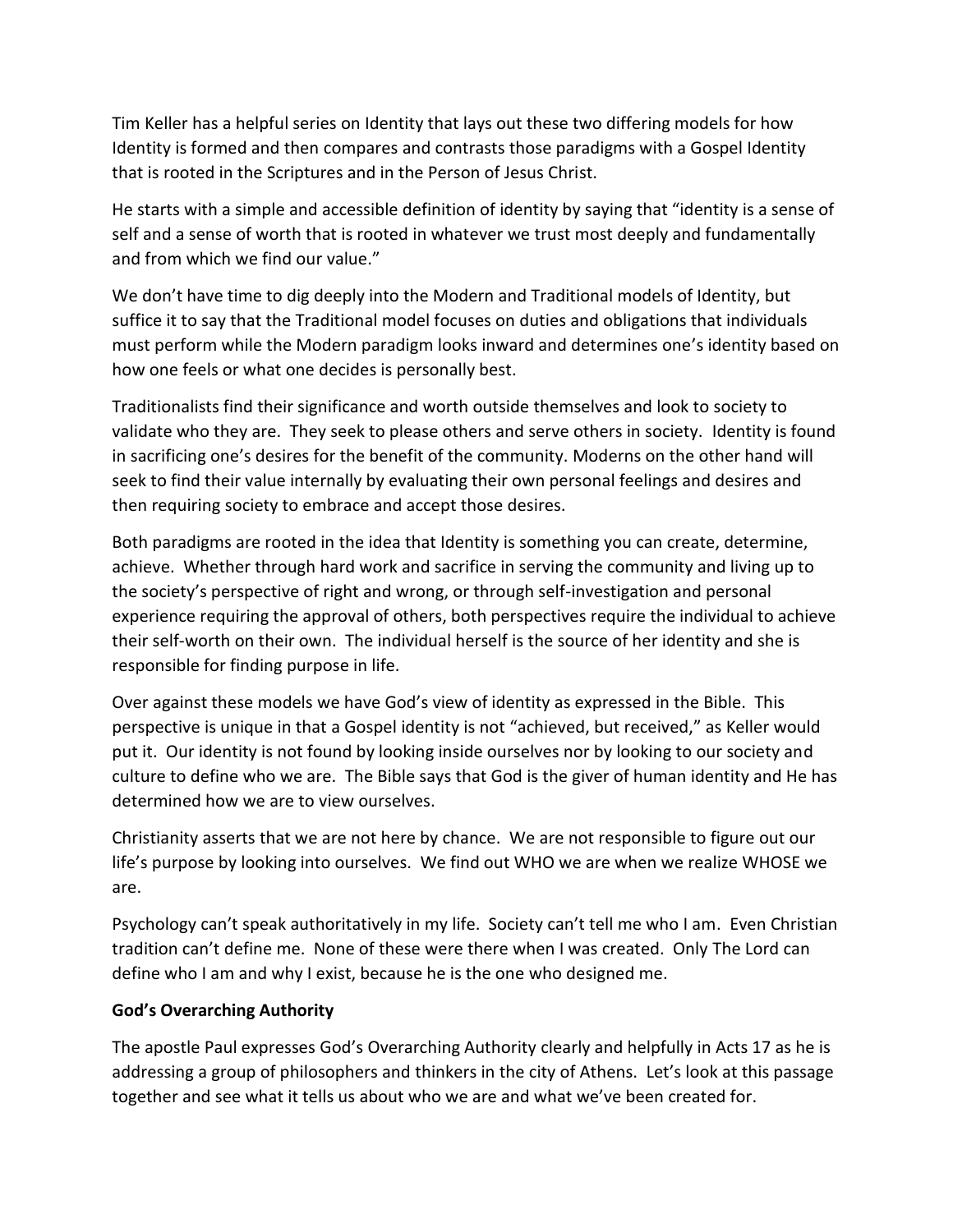#### **Read Act 17:22-29**

Paul starts from the very beginning in Genesis and shows the continuity of the Gospel. He shows the Big Picture of Humanity's purpose and hope. Although he is speaking to an ancient group of pagans who worshipped idols they had made to look like themselves, his words ring true for the modern listener who seeks to find their identity by looking into themselves.

Without shame, Paul begins by saying that the God who made all things is Lord of heaven and earth. The word Lord here is the Greek word "kyrios". It refers to God as the Sovereign Ruler of all. It's important to note that this word "kyrios" is the same word that is used in the Septuagint for Yahweh, or the personal name of God. The Septuagint was the Greek Translation of the Old Testament and would be the only Scriptures that Greek speakers would be able to understand. The fact the Kyrios is used for Yahweh indicates that the Lord in this passage is the Great creator God, the source of all things. He is the great "I am" or self-existent one.

Kyrios does not need anyone or anything because he has all that he needs within Himself. Everything in our world has come from him. Everything we know has a beginning and an end but not Yahweh kyrios. He is the source of everyone's beginning and He will never end.

The True God stands out against the Greek gods that the people of Athens were worshipping. Unlike the lifeless stone images that were kept in temples and cared for by humans, the Lord God's temple is the universe, the heavens. He needs nothing from anyone because He owns it all. He doesn't need to be picked up and dusted off from time to time. He inhabits the heavens.

Without Yahweh, Mankind is doomed to destruction. Our very breath is from him. In Genesis it says that God breathed the breath of life into Adam and the man become a living creature. Everything of value and worth in our lives is gift from this Creator God. He is the source of everything humans need for life and happiness.

# **Colossians 1**

We get an amazing and more specific picture of God's Authority as the Creator and Sustainer of the universe in Colossians 1. It says this,

*"He is the image of the invisible God, the firstborn of all creation. For by him all things were created, in heaven and on earth, visible and invisible, whether thrones or dominions or rulers or authorities – all things were created through him and for him. And He is before all things and in him all thinks hold together. And he is the head of the church. He is the beginning, the firstborn from the dead, that in everything he might have be preeminent (have the supremacy). For in Him all the fullness of God was pleased to dwell and through him to reconcile to himself all things whether on earth or in heaven, making peace by his blood."*

First we see that Jesus is God made visible. He is the full expression of God in human flesh. When you look at Jesus you see God in human form and He is the "firstborn" of all creation.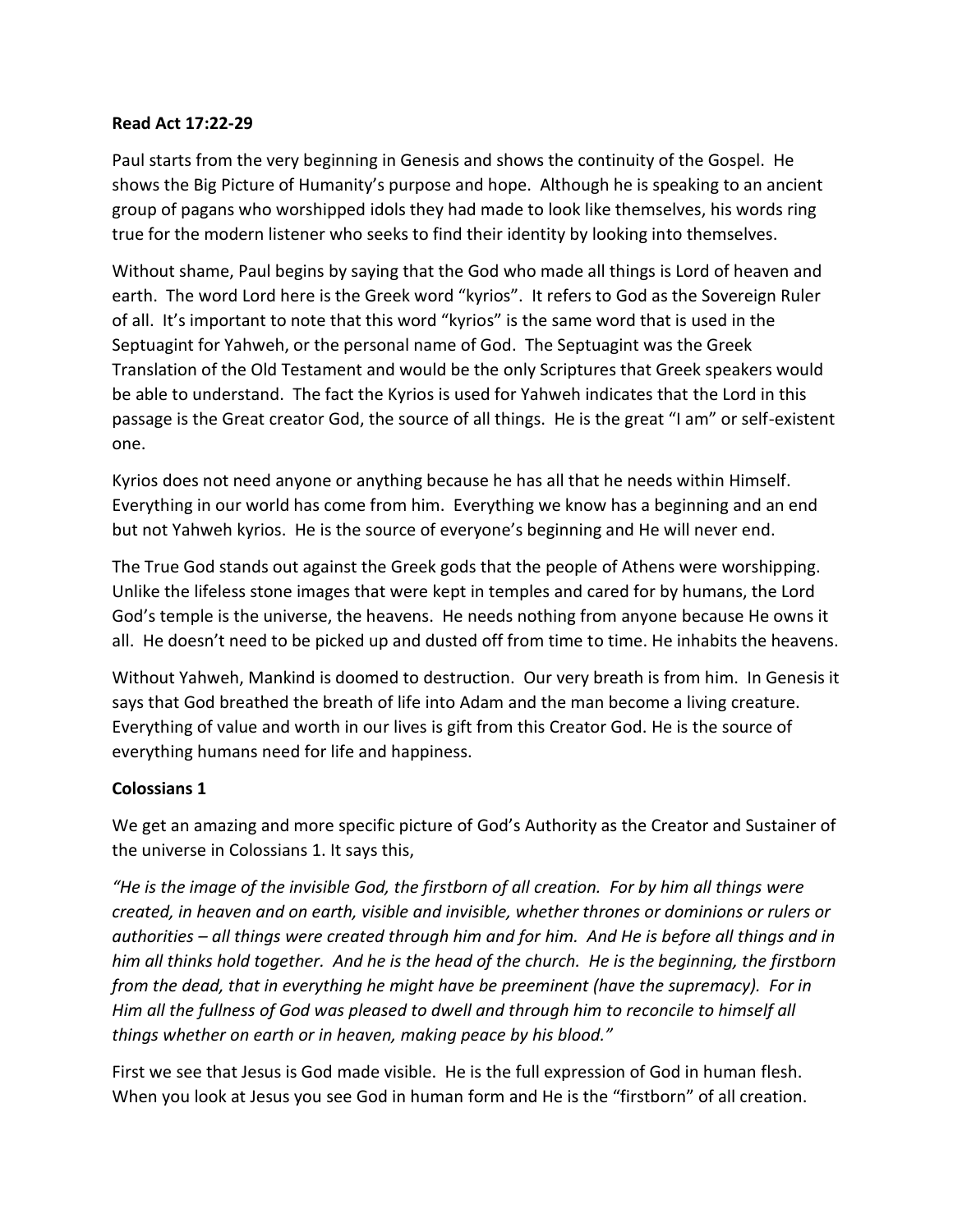This identifies Jesus as the one who receives the inheritance and who has Authority over His Father's world.

Notice that Jesus is described as the one through whom God made the world and as the one to whom all creation must submit. He has authority over the spiritual forces of evil and every ruler or authority that has ever existed has received its authority from him. Jesus is the ultimate authority in our lives because He is the Creator God.

As architect and designer of the universe, Jesus owns all of creation and His purposes for His design are the only ones that matter because he is the only one who knows what those purposes are. And one of the purposes of God is that all of creation was made FOR Jesus.

In Matthew 28, Jesus says "All authority in heaven and earth has been given to me." Did you hear that? Jesus has ALL authority in all the world. Over the spiritual realm and the physical realm. In all ways and at all times, Jesus rules in love and mercy and kindness.

That's what we see back in Act 17 as well. Paul says that He made "from one Man every nation of mankind to live on all the face of the earth having allotted the periods and the boundaries of their dwelling place."

The word translated "nation" here is the Greek word "ethnos". This verse is making the assertion that God did not just make human individuals but he also designed the ethnic groups in which we belong. And He has placed each of these ethnic groups just where he desired them to be on the earth and at what particular time in history he desired, so that all Mankind being One Human Race would all play a unique apart in the History of God's World.

As cheesy as this may sound, Paul is saying that all of History really is HIS Story. And Jesus is not just the King of the Jews or the God of America. He is God over every nation, tribe and tongue. He is God over all people and places and times. Jesus reigns and is ruler over every people group on the earth whether in South America, China, or Iran. Jesus has authority over All.

# **Authority**

Regardless of what modern thought may say, we are not our own. We are God's. He has designed us purposefully and with great care. And since we have been created, our Creator is the one who gets to decide who we are and what we are here for.

He has the power and right to order His world in the way He desires. The Scriptures claim that Jesus is the ruler of all the world and as such He has Authority over all things that He has created…humans included. What He speaks is the last word because he is literally the only Word that matters.

Now for some of us this idea of authority ruffles your feathers and unsettles you. We live in a culture and society that worships freedom and often resents authority. We are very independent and don't want anyone telling us how to live our lives.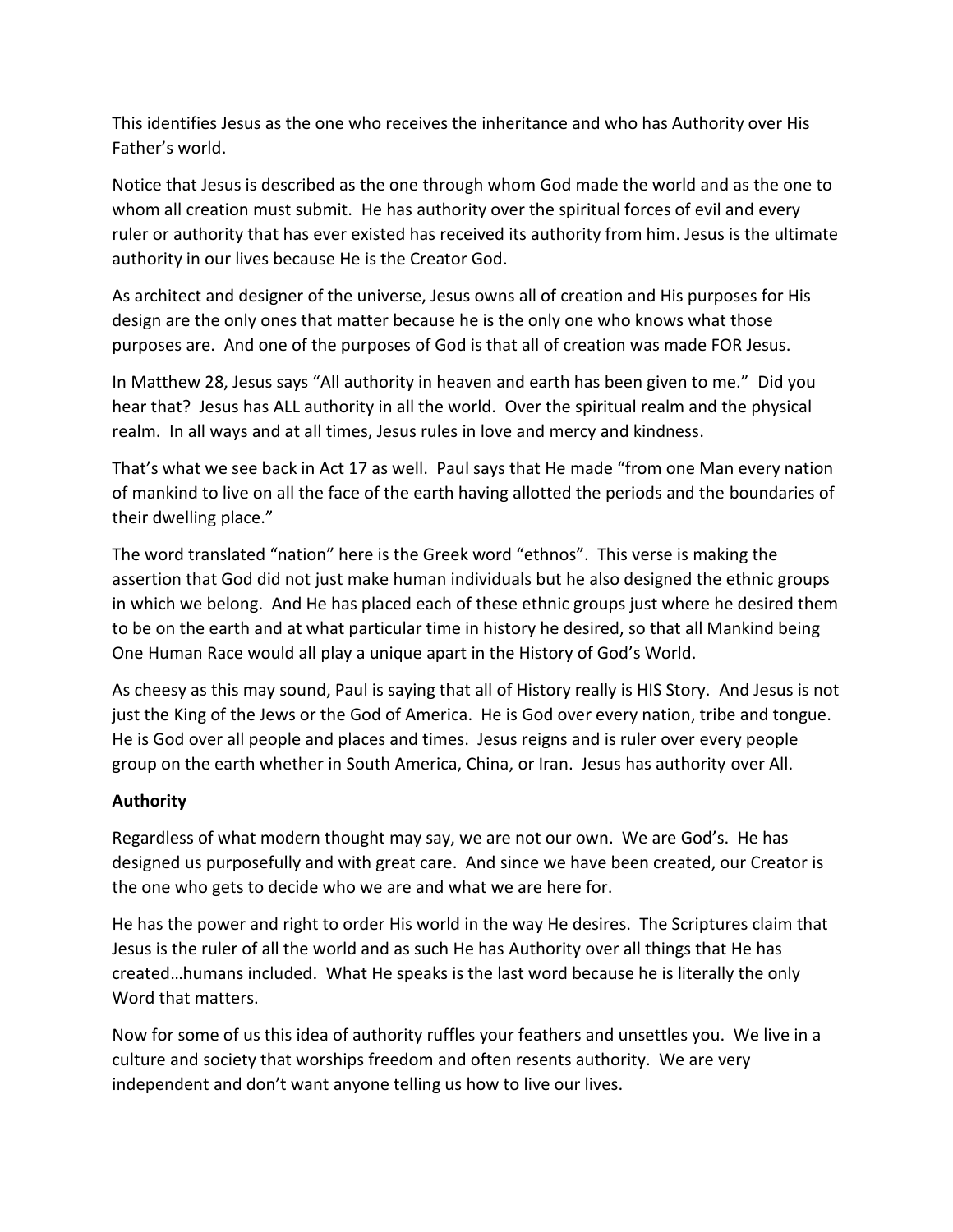Some of us may struggle with the idea of authority because we have had people in our lives who have abused their authority and have hurt us immensely as a result.

But when we consider Christ's authority, we need to keep in mind that God's character shapes how he exercises His authority.

In Exodus 34, Moses asks to see God's glory because he wants just a glimpse of the One he's come to love and adore. And when God graciously reveals Himself to Moses, this is how He describes Himself.

*"The Lord, the Lord, a God merciful and gracious, slow to anger and abounding in steadfast love and faithfulness, keeping steadfast love for thousands, forgiving iniquity, transgression and sin, but who will by no means clear the guilty."*

The authority that God has over His creation is rooted in His immense love, patience, grace, forgiveness and justice. God always does what is best and right in every situation, so His Authority can be trusted.

# **"Firstborn from the dead"**

The culmination of Christ's authority is in the fact that he is not only the firstborn over all creation, he is also firstborn from the dead! He is the first to conquer death and therefore, Paul says in Colossians, He is preeminent.

This means that Jesus surpasses all others. As John Piper puts it, He is the Being of Ultimate Worth. He has paramount rank, dignity and importance because he is the one who has defeated death and opened the way for God and Man to be reconciled in peace. His brutal and unjust death on a Roman cross and subsequent resurrection from the dead are the means by which God can fully forgive the sin of mankind, because the necessary punishment for human sin has been paid.

God has made a spiritual transaction in the death of Christ in that He placed all His just anger on His Son as HE was dying so that sin would not be overlooked, but atoned for…cleansed. For all those who trust God and what He has done through Jesus, God has provided eternal life and peace.

Jesus is the Maker, Sustainer and Redeemer of all things. He is truly the Supreme Lord of all.

# **So What?**

So what does that have to do with our identity and purpose in Life? Well whenever we try to define who we are or cultivate our own identity and purposes in life without reference to Christ, we are making ourselves and our views primary, preeminent. We miss the important truth that Jesus is our Maker individually and collectively and He has a plan and purpose for our lives. So ultimately we must find our Identity IN Christ Himself.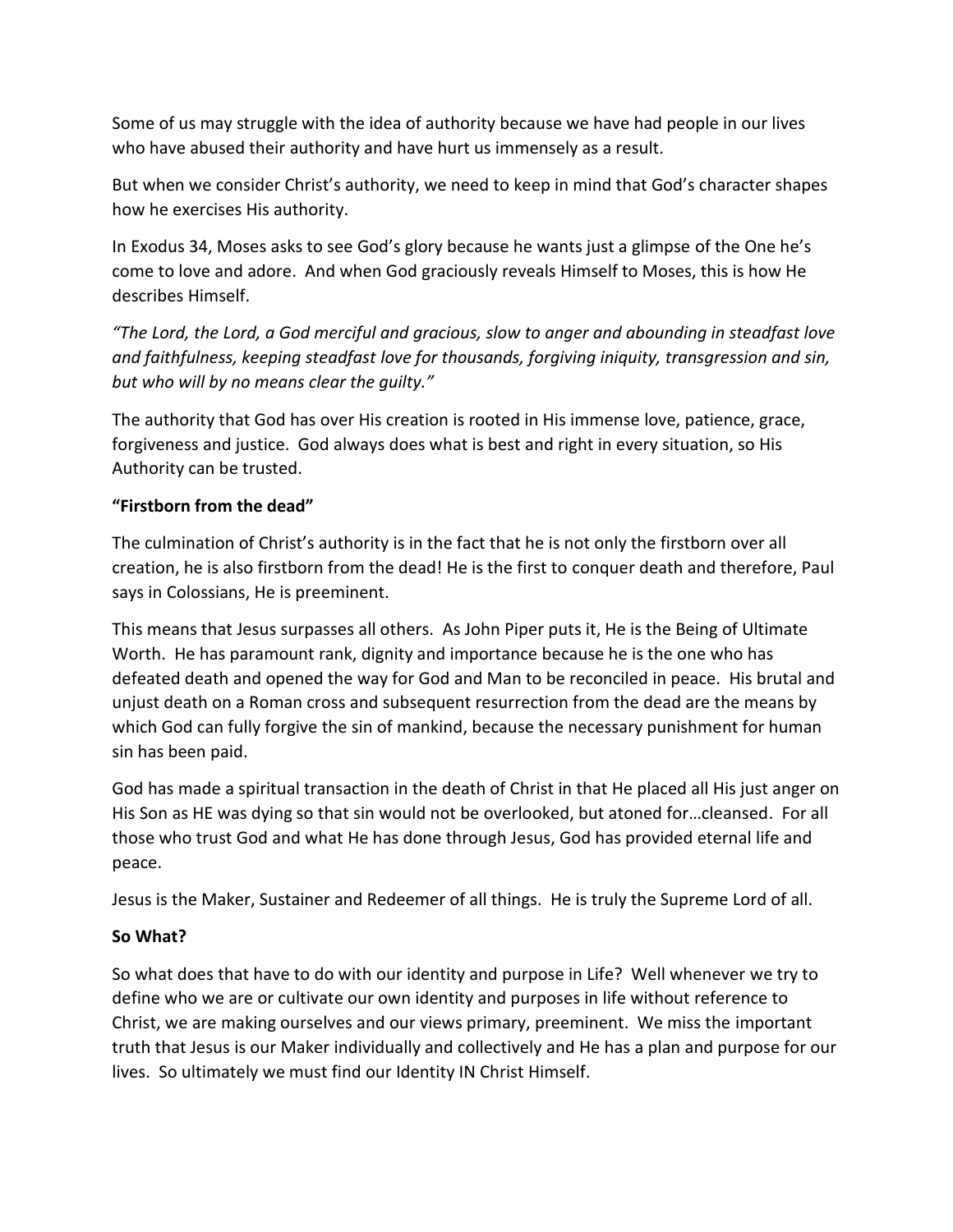He has "knitted us together in our mother's womb" as David says in Psalm 139. Carefully and intimately Jesus has designed who we are to be as humans and as individuals, so He gets to say where our value and worth come from, what our identity is and what our purpose in life must be.

And what is beautiful is that Jesus has not left us to ourselves to figure out our purpose and identity. He doesn't want us to fumble around trying experience after experience and idea after idea to kinda guess who we truly are. No, he clearly tells us who we are and what we were made for right here in Acts 17 and all throughout the Bible.

# **Authority of the Bible**

In fact, the Bible is God's very Word to us. It's called the Word of Truth because all God says is true and worthy of our hearing. In the Scriptures, God reveals Himself and all that He desires for Mankind. Psalm 138:2 proclaims that the Lord has exalted above ALL things His name (or Himself) and His Word. What He says has the same Authority as Who He is.

Hebrews 1:1 says, "Long ago at many times and in many ways, God spoke to our fathers through the prophets, but in these last days he has spoken to us by his Son whom he appointed heir of all things."

Both the words of the prophets that we have here recorded in Scripture and Jesus Himself bear the full weight of God's Authority because Jesus is God and The Bible Is His word.

So what does Jesus and His Word have to say about our identity and purpose in life?

# **Seek, Feel, and Find**

Notice verse 27. It is the apex of this passage. Paul is saying that all God has done in Creation and orchestrating the where and when of Mankind has been for one purpose, and that purpose is "so that they should seek God, and perhaps feel their way toward him or reach out for him and find him."

Did you catch that? God's purpose, His intent, the whole Big Idea in creating mankind was so that we might seek Him and find Him! The Being of Ultimate Worth and Beauty and Truth and Love and Peace wants to be found! He's not hiding. In fact, it says that he is actually not far from each of us.

This means that God has determined that the highest goal of the human heart should be to seek after him. He wants to be known and loved. He wants to share all that he is as the source of all life, and peace, and joy and contentment and beauty and intelligence. The Lord of all want us to see that there is nothing in all the world, no matter where we've been placed in it, that could compare to Him. And that IN Him we have deep and lasting significance and our lives have an eternal purpose that will never change.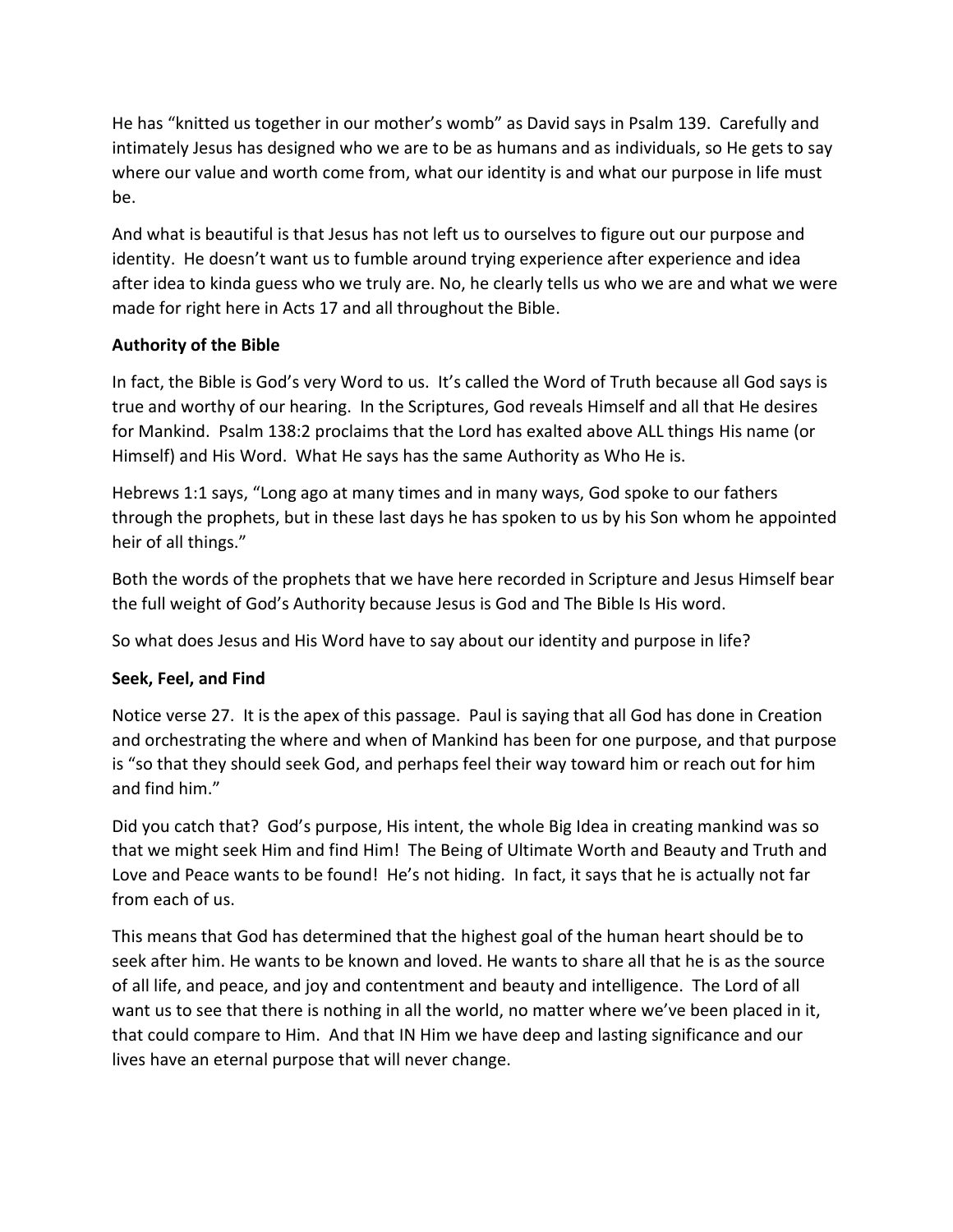We will never be able to discover all the amazing realities of this infinite God. We will have to spend all of eternity seeking Him just to experience some of the goodness that He contains.

This is beautiful to consider. We will spend the bulk of our next session looking at all that it means to made in God's image, but just note here that one of the ways God has designed us to be like Himself is in the fact that we are relational beings. We've be fashioned in such a way that we CAN and MUST be in relationship with others. And primarily we were made for relationship with the Creator Himself.

We are not the products of random chance or impersonal forces. We are not purposeless wanderers. Rather we are the creative handiwork of the Master Artist who wants to shower us with His love and beauty and goodness.

God has initiated a beautiful journey of discovery for each one of us. But it's not a journey of self-discovery. We are NOT on a path to find the best version of ourselves or to delve the limited depths of our own hearts.

Our life's journey is to seek, reach out and find the One True God who is kind and compassionate and abounding in steadfast love. He is nearer than we know. He is omnipresent, everywhere present. There is no place in which he cannot be found.

Again in Psalm 139 David says,

"*Where shall I go from your Spirit? Or where shall I flee from your presence? If I ascend to heaven, you are there! If I make my bed in Sheol you are there? If I take the wings of the morning and dwell in the uttermost parts of the sea, even there your hand shall lead me, and your right hand shall hold me."*

We may not be overwhelmed by His presence at every moment like when He parted the Red Sea or when Jesus walked on water and calmed the raging sea with a word. But he is nonetheless near.

This isn't an ideology or philosophical musing. God wants friendship, an intimate connection with each one of us. He is a Father wanting to show love and kindness to His child. God is a personal God who is close to individual people.

In fact, all of human history has been God making Himself known, revealing His nature in creation, through His covenant commitment to the nation of Israel, and ultimately in His Son Jesus.

But it's interesting to note that Paul doesn't mention any of these things as the reasons the God is near to us. Paul says that God is near to each one of us because He is the very means of our daily survival.

**"In Him we live and move and have our being."**